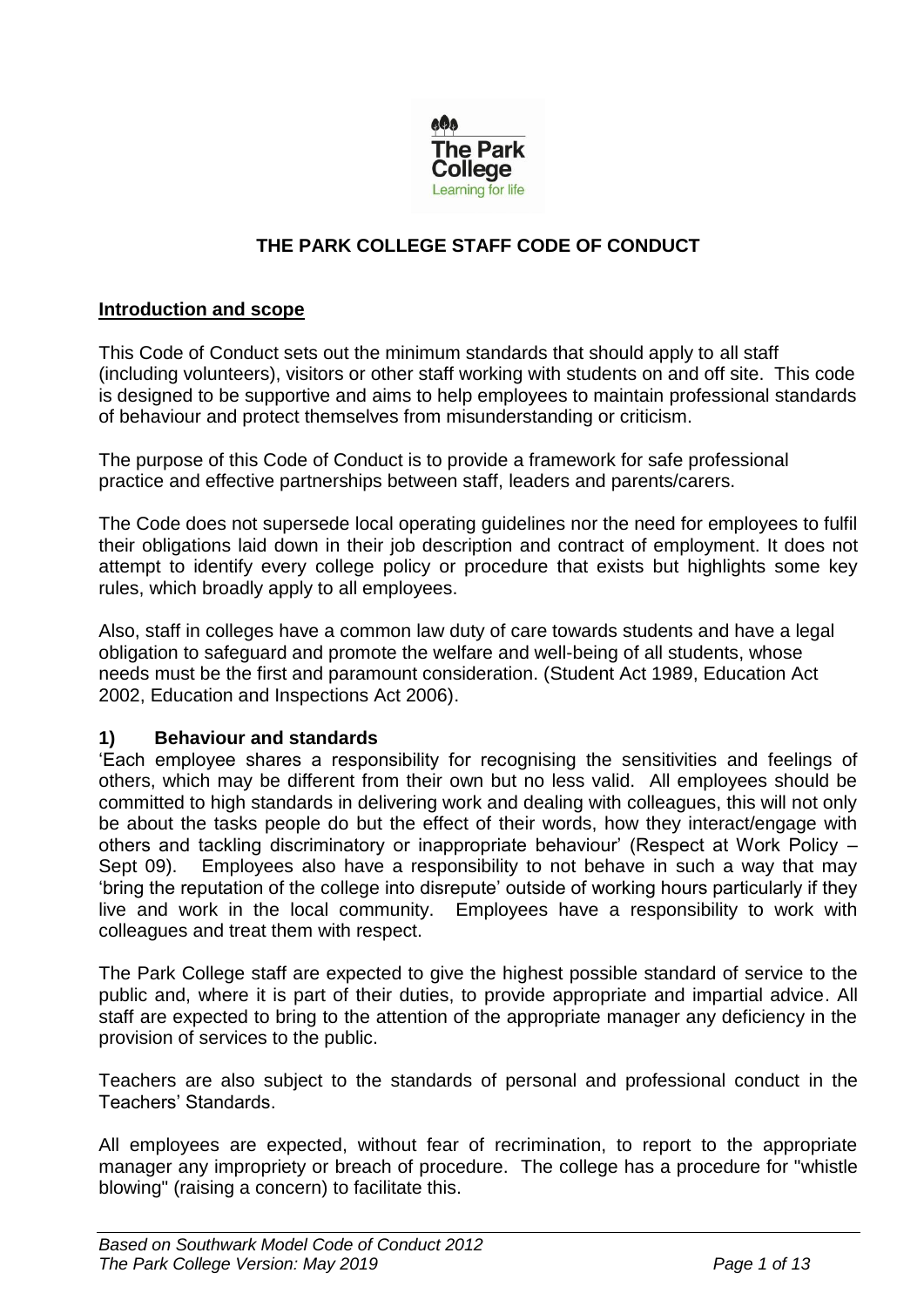# **2) Appropriate dress**

The college expects all employees to dress appropriately whilst at work so that confidence of service users is maintained. Whilst the college values diversity and is not seeking to achieve a complete uniformity of dress style, the college does expect all employees' clothing at work to be neat, clean, modest and appropriate.

# **3) Confidentiality and Disclosure of information**

The law encourages open government and has its own standards for disclosing certain types of information. All employees must be aware of which information is and is not open about and act accordingly.

Staff should not communicate to the public, press, television or any outside agency the contents of any documents relating to the college or the proceedings of any meetings that is confidential information unless required by law or authorised by an appropriate manager to do so. The only exception is in the case of elected Trade Union officials acting in their official capacity. However, Trade Union representatives would be expected to raise any issues through the normal channels through the college and/or the Trust in the first instance.

Employees should not use any information obtained in the course of their employment for personal gain or benefit, nor should they pass it on to others who might use it in such a way for example passing dates for review of contracts for services before they are public knowledge.

Staff or Volunteers in colleges must not use confidential or sensitive information about a student or their family for their own benefit or to humiliate or embarrass a student. Confidential information about students or the College should not be shared casually however; information that might suggest that a student is in need or at risk of significant harm must be shared with the Designated Person, in accordance with the safeguarding / student protection procedures.

# **4) Social contact**

Staff should not establish or seek to establish any social contact with a student or their parents/carers. Unplanned or other social contact that happens outside of the college setting should be reported to the Principal. Staff should not give their personal telephone numbers or email addresses to students or their parents. No member of staff will enter into extra or private tuition or student care arrangements with parents without the permission of the Principal. Staff should notify their line manager of any existing or previous family or social relationship with a student or their parents/carers.

Please see section 35 for the use of internet and section 36 for the use of social media.

# **5) Physical contact**

When physical contact is made with students, it should be in response to their needs at that time, of limited duration and appropriate to their age, stage of development, gender, ethnicity and background. Physical contact should never be secretive, for the gratuity of the adult or represent a misuse of authority. Extra caution should be exercised where a student is known to have suffered previous abuse or neglect. Such experiences may sometimes make a student exceptionally needy and demanding of physical contact and staff should respond sensitively by deterring the student through helping them to understand the importance of personal boundaries. Any extreme attention-seeking or behaviour by students that makes staff feel uncomfortable should be reported to a line manager. Staff supervising PE and games or providing music tuition may be required to initiate physical contact with students, the principle of "limited touch" should be applied, with understanding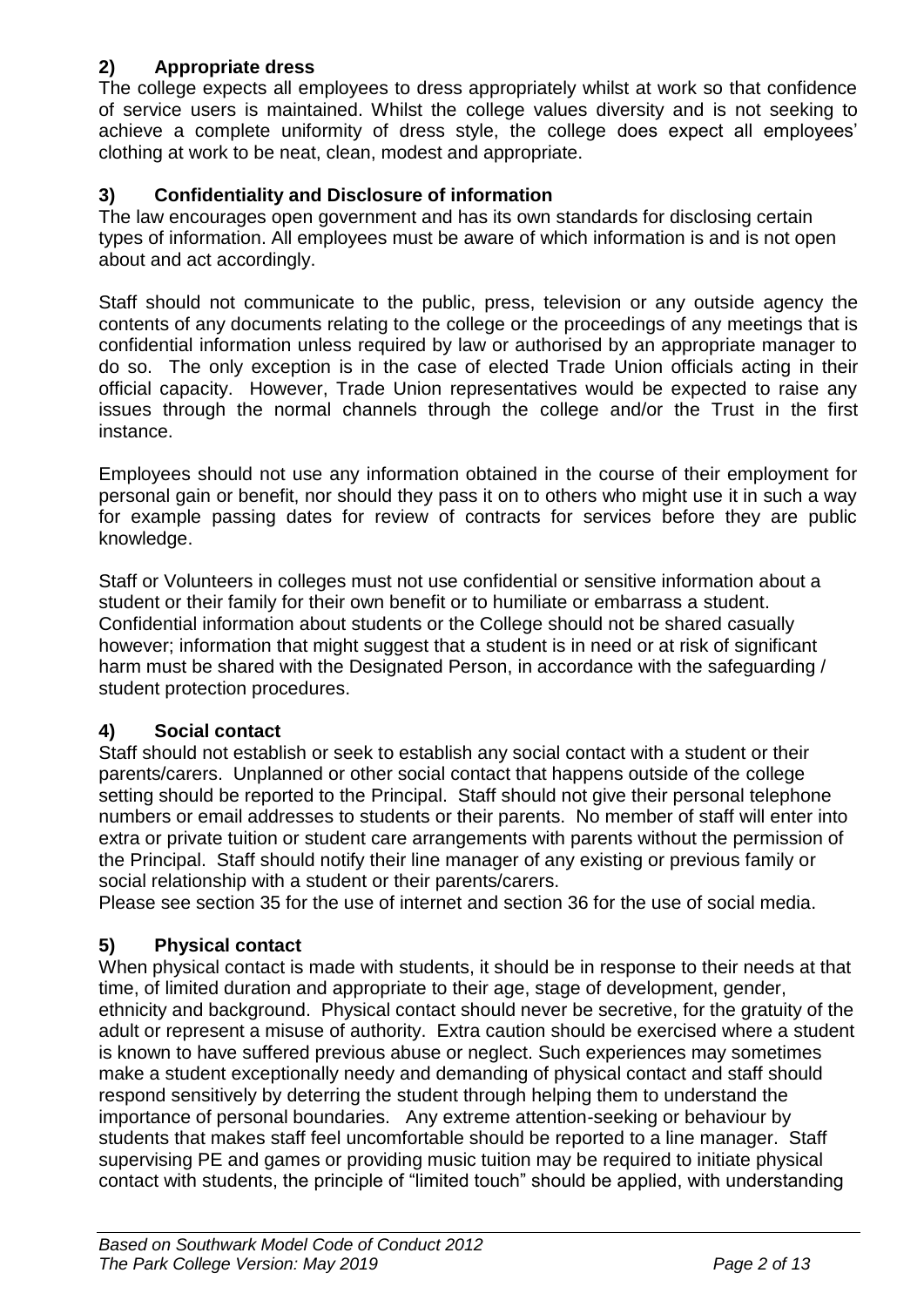of students' sensitivities and with the student's agreement. Student are entitled to respect and privacy whilst they are changing or showering after games or swimming.

All adults should clearly understand the need to maintain appropriate boundaries in their contacts with students. Intimate relationships between students and the adults who work with them will be regarded as a grave breach of trust. Allowing or encouraging a relationship to develop in a way which might lead to an inappropriate relationship is also unacceptable. Staff must understand that any breaches in the law or professional expectations will lead to criminal or disciplinary action and barring. Employees should make themselves aware of the safeguarding and behaviour management policies adopted by the college.

# **6) Infatuations**

It is not unusual for students or, sometimes, their parents to develop infatuations or "crushes" towards trusted staff. All such situations must be responded to sensitively to maintain the dignity of those concerned and any indications that this might be happening reported to the Head. In addition the object of the student or parent's affections may not even be aware of this, in this case colleagues must bring this to the colleague's attention and report this to the Head.

# **7) Students in distress**

On those occasions when a student may be in distress and in need of comfort and reassurance, staff should ensure that they remain self-aware at all times and that their contact with the student is not open to misunderstanding. Such incidents must always be recorded and shared with a line manager.

# **8) Care, control and physical intervention**

The college is committed to the use of positive behaviour management and staff will not use any form of physical punishment, threats, sarcasm or demeaning comments to deal with unacceptable behaviour. When student need to be restrained for their own protection or the protection of others, this must only be undertaken in accordance with the training and policy sanctioned by the Leadership Team and Trust. Any such incidents and physical interventions will be recorded and reported to parents / carers.

# **9) One to one situations**

Staff working individually with student should recognise the potential vulnerability of students and adults in such situations and ensure that they manage these situations with regard for the safety of both the student and themselves. Individual work with students should not be undertaken in isolated areas or rooms where there is no external visual access. Where it is necessary to close doors for reasons of confidentiality, a colleague should be made aware of this and asked to remain vigilant.

# **10) Home Visits**

All work with students and parents should, wherever possible, be undertaken in the college or other recognised workplace, there are however occasions, in response to urgent or specific situations where it is necessary to make one-off or regular home visits.

A risk assessment should include an evaluation of any known factors regarding the student/young person, parents and others living in the household. Following an assessment, appropriate risk management measures should be put in place before visits are agreed. *Where little or no information is available, visits should not be made alone.*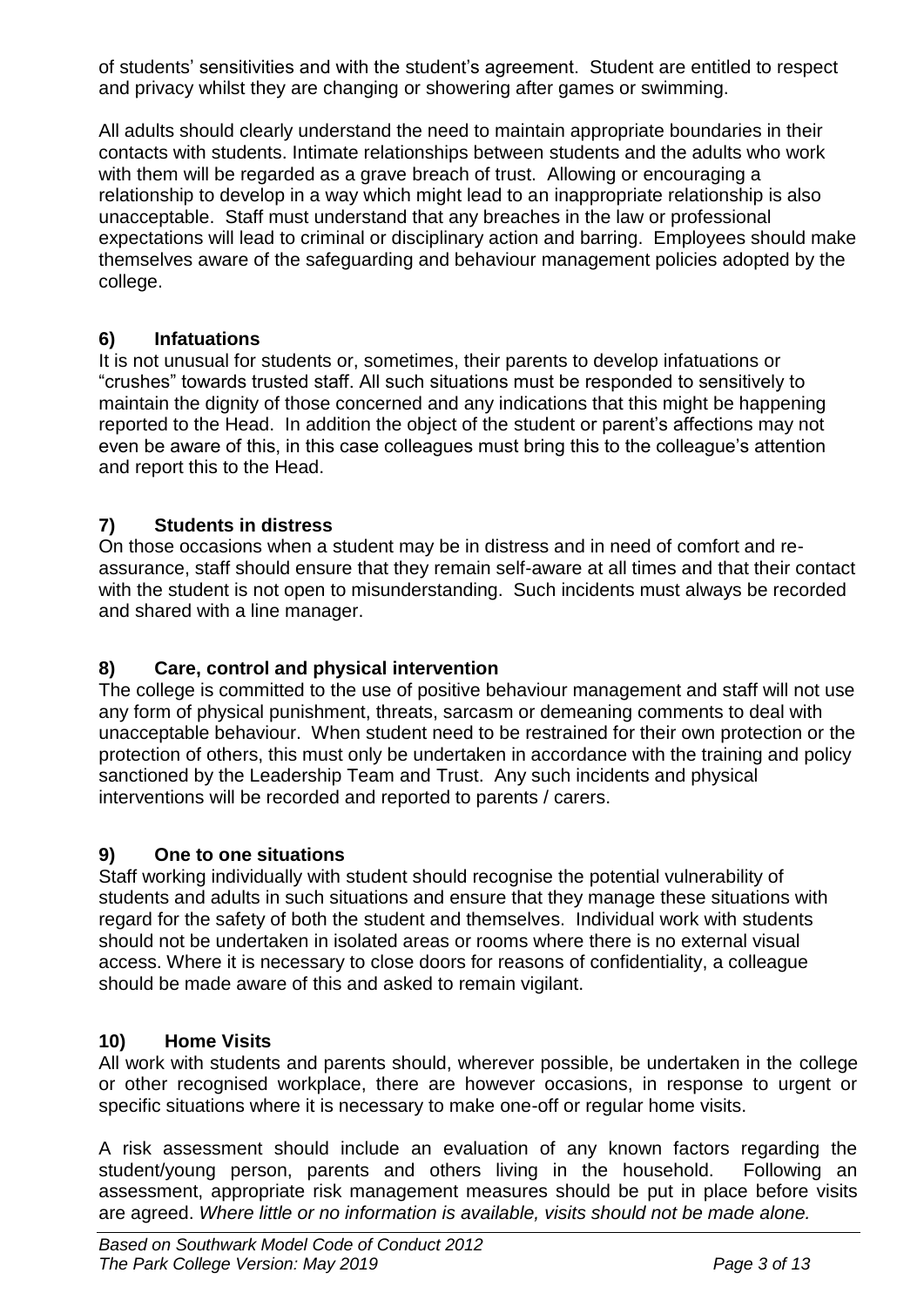No student or young person should be in or invited into, the home of an adult who works with them, unless the reason for this has been firmly established and agreed with parents/ carers and a senior manager or Principal.

# **11) Educational Visits and Out of College Activities**

Adults remain in a position of trust and need to ensure that their behaviour remains professional at all times and stays within clearly defined professional boundaries.

*Where out of college activities include overnight stays, careful consideration needs to be given to sleeping arrangements. Student, young people, adults and parents should be informed of these prior to the start of the trip. In all circumstances, those organising trips and outings must pay careful attention to ensuring safe staff/student ratios and to the gender mix of staff especially on overnight stays.* 

## **12) Transporting or accompanying students off-site**

In general, staff will not be expected to transport or accompany students off-site on their own. *However, in the event of an emergency situation (accompanying to a hospital), this may be appropriate*. If staff use their own cars for transporting students, they will ensure appropriate escort arrangements and that they have business use motor insurance in place.

## **13) First Aid**

All first aid will be administered only by suitably trained and accredited staff except in an emergency where the illness or injury is such that to delay assistance might cause harm to the student. Student who require any form of intimate care are entitled to privacy, dignity and safety. Students with ongoing health problems will be treated in accordance with any Medical Plan that has been agreed with the parent and the Health Authority and only by those who have been authorised to do so by the Principal. Lone members of staff should not be placed in a position where they are expected to provide any form of intimate care without the safeguard of having another colleague in the same room or area.

## **14) Curriculum**

Care should be taken to abide by the College's policy on sex and relationships education and the wishes of parents. The curriculum can include or raise a subject matter, which is sexually explicit or otherwise of a sensitive nature. Care should be exercised to ensure that resource materials cannot be misinterpreted and clearly relate to the lesson plan. The curriculum can sometimes lead to unplanned discussion of sensitive subject matters. Responding to students' questions requires careful judgments and guidance should be sought from members of the Leadership Team, as appropriate.

## **15) Photography, videos and other creative arts**

Written permission from students and their parents/carers must be obtained before taking photographs or films. This should be done on the standard college form. All images and films must be stored appropriately and securely only used by those authorised to do so Staff should be able to give account of the rationale behind any images of students that are in their possession.

Photographs and films taken for official college use may be covered by the Data Protection Act, e.g. if the images are going to be stored with other personal data. If the photograph is taken of groups of students during lessons and will be used in the college prospectus then the Data Protection Act does not apply. Names of student must not be published with photographs or films.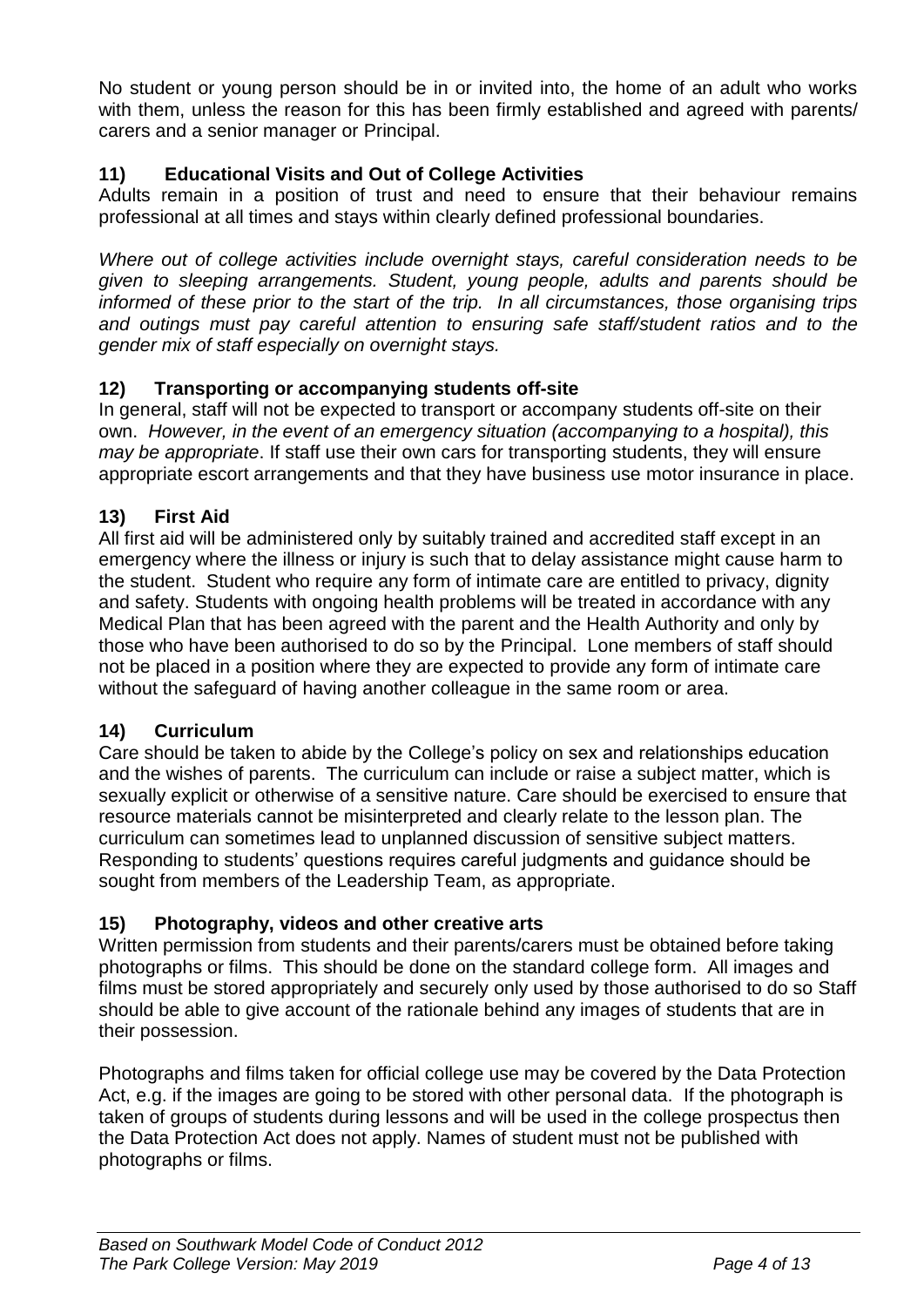Whilst photographic and video images can play a valuable role within the curriculum, aftercollege activities and to celebrate achievement, there is potential for such images and opportunities to be misused by adults with ulterior motives. Staff should be sensitive to the needs of students who may have been abused in this way or who appear uncomfortable when asked to participate in photography or filming.

Permission from students and their parents/carers must be obtained for the use of images of students for publicity purposes and, in general, names of students will not be published.

# **16) Safeguarding**

Staff must be aware of the name of the designated person with responsibility for safeguarding students (and their deputy) and understand their responsibilities under the safeguarding / student protection policy. All staff have a responsibility to raise concerns about the inappropriate or worrying behaviour of a colleague: in good faith and without fear of repercussions. Staff must accept responsibility for their own actions and behaviour and avoid any conduct that might lead any reasonable person to question their motivation and intentions. They must make a record of any incident and promptly consult their line manager. All staff are obliged to support the College's statutory duty to safeguard and promote the welfare and well-being of all students.

Where allegations are made about the mistreatment of a student by a member of staff or volunteer, the Principal will follow the procedures adopted by the London Safeguarding Student Board, in consultation with relevant designated LA officers. In the case where an allegation is made against the Principal, the Chair of the Local Governing Body, will follow the above procedures.

Staff and volunteers working in colleges must understand that any breaches in the law or professional expectations might lead to criminal or disciplinary action and barring,

Under the Southwark Safeguarding Board requirements, staff are asked to complete a new DBS application every 3 years. Staff should in the interim period declare to the Principal / Chair of Trustees any caution, conviction or if bound over as soon as possible.

# **17) Whistleblowing**

If employees have concerns about something that is happening at work which they believe could be unlawful conduct, financial malpractice, a concern for the welfare or safeguarding of a student or be dangerous to the public or the environment, it is important that you bring it to the college's attention. Further details can be found in the Whistleblowing policy on the The Park College website.

# **18) Political neutrality**

All employees serve the Trist as a whole and it follows that they must serve all elected Members and not just those of any particular political group. Employees must ensure that:

- the individual rights of all trustees are respected,
- must follow every lawful expressed policy of the Council,
- must not allow personal or political opinions to interfere with work and
- must also understand that Members act through Committees or Sub-Committees.

# **19) Appointment and other employment matters**

All employees involved in appointments should ensure that these are made on the basis of merit. It would be unlawful for an employee to make an appointment that was based on anything other than the ability of the candidate to undertake the duties of the post. The college's recruitment and selection procedure must be strictly observed. In order to avoid any possible accusation of bias, employees should not be involved in an appointment where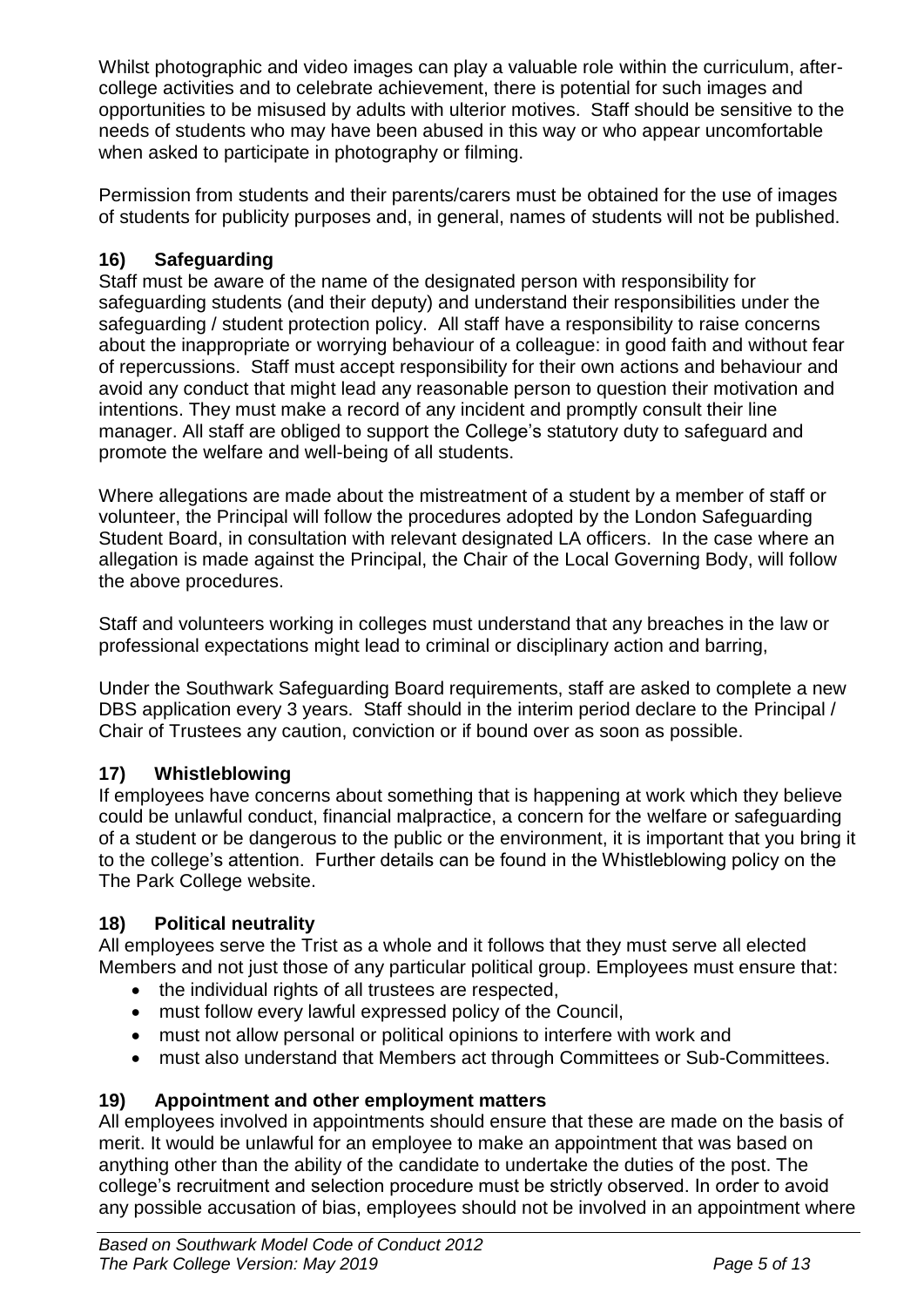they are related to an applicant or have a close personal relationship outside work with him or her.

Staff should make the Principal/Chair of Trustees aware of any personal relations with other staff members or Governors that might lead to a conflict of interests or cast doubt on the integrity of the college/service; especially where one or other of the parties holds a management or leadership role

Similarly, employees should not be involved in decisions relating to discipline, capability, promotion or pay adjustments for any employee who is a relative, partner, close friend etc.

## **20) Relationships with the local community and service users**

Employees should always remember their responsibilities to the community they serve and ensure courteous, efficient and impartial service delivery to all groups and individuals within that community as defined by the policies of the Trust. (See below for replying to correspondence and answering telephone calls).

## **21) Relationships with contractors**

All relationships of a business or private nature with external contractors, or potential contractors, must be made known to the Principal and/or Trustees and properly recorded. All employees who engage or supervise contractors or who have any other official relationship with contractors and have previously had or currently have a relationship in a private or domestic capacity with contractors, must also declare that relationship. A Declaration of Interest pro-forma is available for such notification.

Orders and contracts must be awarded on merit, by fair competition against other tenderers and no special favour should be shown to businesses or consultancies run by, for example, friends, partners or relatives, in the tendering process. The Council's Contract Standing Orders must be rigidly applied.

## **22) Outside commitments**

Employees' off-duty hours are their own personal concern. However, employees should not take up any outside activities or employment, whether paid or unpaid, which conflicts with or reacts detrimentally to, or has such potential, to the college's/Trust's and Council's interests, or which exposes themselves to a significant health risk. All employees should be clear about their contractual obligations and should not take up outside employment that conflicts with the college's/Trust's and Council's interests or exposes themselves to a significant health risk.

Employees should follow the Trust and Council's rules on the ownership of intellectual property or copyright created during their employment. All patents, trademarks and other rights in inventions or concepts that are created or developed by employees during and arising from or related to their employment belongs to the Trust, subject to any rights acquired by employees under the Patents Act 1977. The Trust also owns the copyright in all work produced by employees during their employment.

# **23) Personal interests**

Employees must declare to an appropriate manager any financial or non-financial interests they consider could bring about a conflict with the college's interests.

Principals, Members, Trustees, Teachers and senior managers are required to declare membership of any organisation not open to the public without formal membership and commitment of allegiance and which has secrecy about rules or membership or conduct. A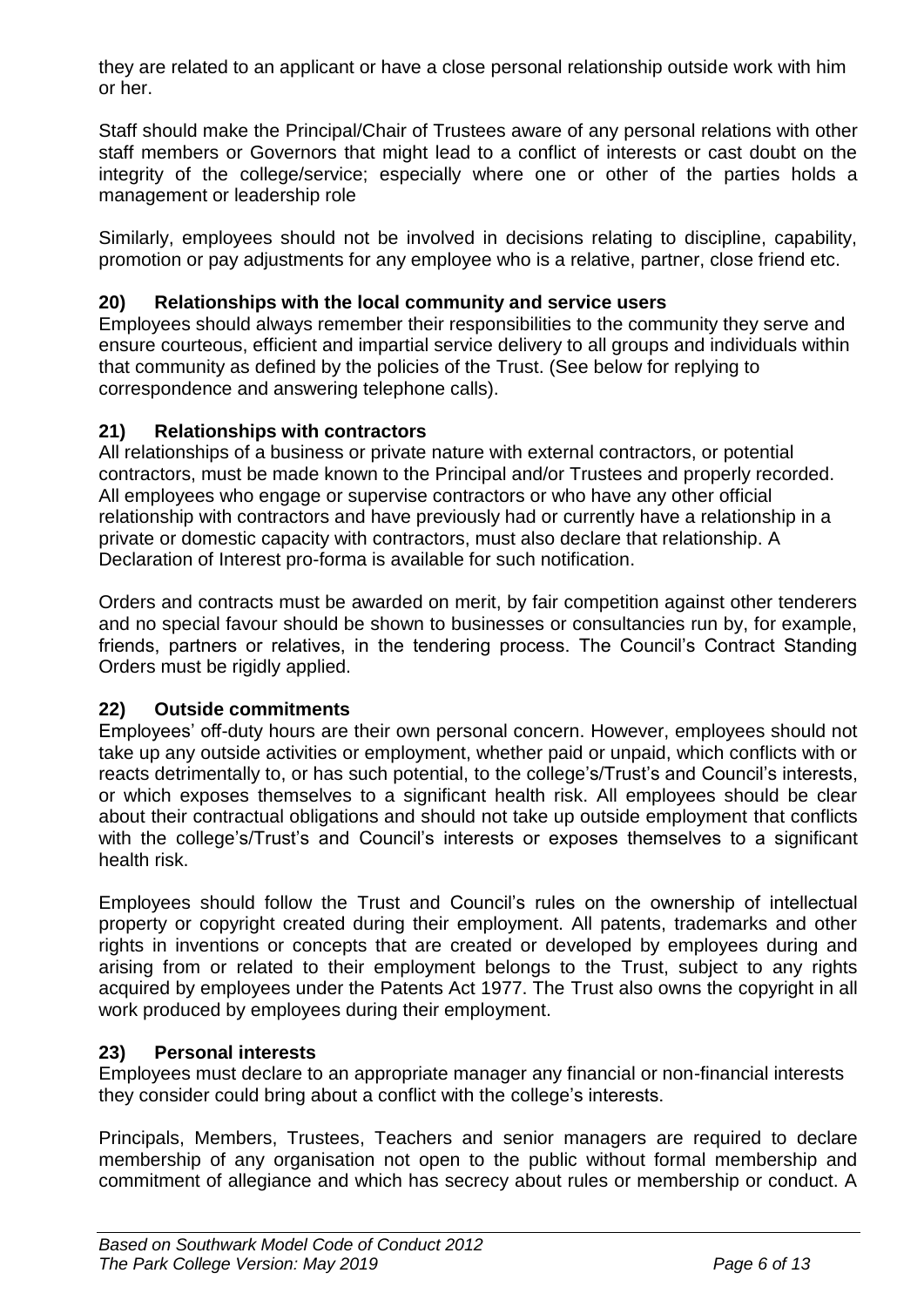Declaration of Interests pro-forma is available for such notification. All other staff are encouraged to declare such membership to an appropriate manager.

## **24) Separation of roles during tendering**

Employees involved in the tendering process and dealing with contractors should be clear on the separation of client and contractor roles within the college. Principals or Senior managers who have both a client and contractor responsibility must be aware of the need for accountability and openness. Employees in contractor or client units must exercise fairness and impartiality when dealing with all customers, suppliers, other contractors and sub-contractors.

Employees who are privy to confidential information on tenders or costs for either internal or external contractors, should not disclose that information to any unauthorised party or organisation.

Employees should ensure that no special favour is shown to current or recent former employees or their partners, close relatives or associates in awarding contracts to businesses or consultancies run by them or employing them in a senior or relevant managerial capacity.

## **25) Gifts and Corruption**

Employees must be aware that it is a serious criminal offence for them corruptly to receive or give any gift, loan, fee, reward or advantage for doing, or not doing, anything or showing favour, or disfavour, to any person, including members of the public, in their official capacity. If an allegation is made, under the Prevention of Corruption Act 1916 an employee is deemed to have received the reward, etc, corruptly it is for the employee to demonstrate that any such rewards have not been corruptly obtained.

However, it is acknowledged that a teacher may, owing to a long-standing tradition, often be given small tokens by students, parents and or carers at certain times of the year. The Teacher must inform his/her Principal, if the value of the token is likely to exceed £25.00. However, it is unacceptable to receive gifts on a regular basis.

Personal gifts should not be given by staff to students and any reward to a student should be consistent with the college's behaviour policy, recorded and not based upon favouritism.

Employees should not accept significant personal gifts from contractors and external suppliers, although the Trust does allow employees to keep items of token value such as pens, diaries, etc. In all cases, advice should be sought from the Principal or Trustees.

## **26) Use of financial resources**

Employees must ensure that they use public funds entrusted to them in a responsible and lawful manner. They should strive to ensure value for money to the local community and to avoid legal challenge to the Trust. All employees should ensure that they have an appropriate awareness of the Trust's financial regulations and that their actions fully comply with those regulations.

## **27) Hospitality**

Employees should only accept offers of hospitality if there is a genuine need to impart information or represent the Trust in the community. Offers to attend purely social, entertainment or sporting functions should be accepted only when these are part of the life of the community or where the Trust should be seen to be represented. All such offers of hospitality should be properly authorised and recorded by the relevant manager.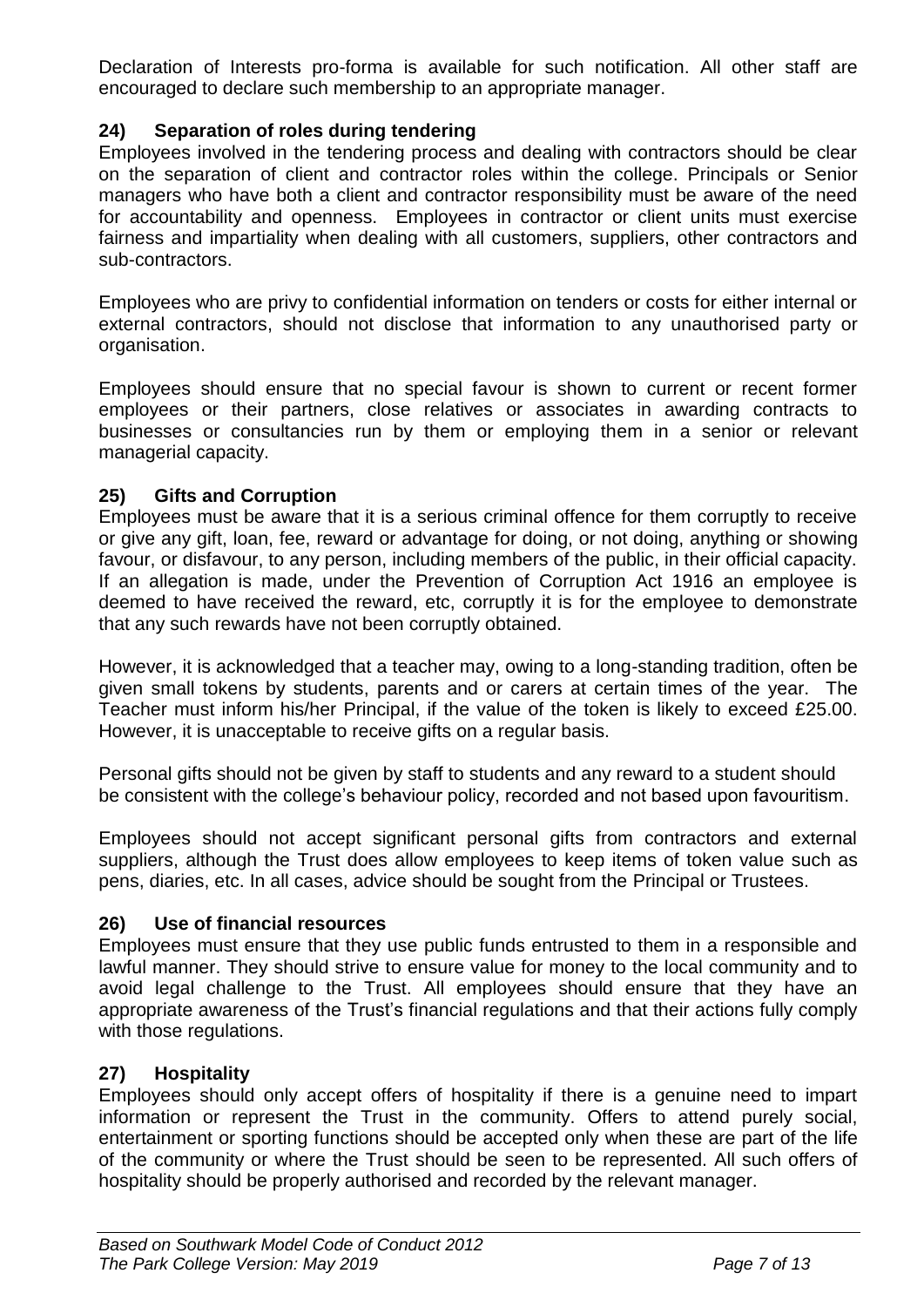When hospitality has to be declined those making the offer should be courteously but firmly informed of the procedures and standards operating within the Trust.

When receiving authorised hospitality, employees should be particularly sensitive as to its timing in relation to decisions which the Trust may be taking affecting or potentially affecting those providing the hospitality.

Acceptance by employees of hospitality through attendance at relevant conferences and courses is acceptable where it is clear the hospitality is corporate rather than personal, where the Principal/Trustees give consent in advance and where the Principal/Trustees is satisfied that any purchasing decisions are not compromised. Where visits to inspect equipment, etc, are required, employees should ensure that the college meets the cost of such visits to avoid jeopardising the integrity of subsequent purchasing decisions.

## **28) Sponsorship – giving and receiving**

Where an outside organisation wishes to sponsor or is seeking to sponsor a college activity, whether by invitation, tender, negotiation or voluntarily, the basic conventions concerning acceptance of gifts or hospitality apply. Particular care must be taken when dealing with contractors or potential contractors.

Where the college wishes to sponsor an event or service neither an employee nor any partner, spouse or relative must benefit from such sponsorship in a direct way without there being full disclosure to the Principal/Trustees of any such interest. Similarly, where the college through sponsorship, grant aid, financial or other means, gives support in the community, employees should ensure that impartial advice is given and that there is no conflict of interest involved.

## **29) Equality issues**

The Trust has a duty to promote community cohesion and members of that local community, customers and other employees have a right to be treated with fairness. All employees should ensure that they are aware of the Trust's policies relating to equality issues and managing diversity and that all such policies are complied with fully, both in letter and spirit.

It is a personal responsibility of all employees to take all necessary steps to ensure that they do not discriminate against members of the local community, customers or other employees on the grounds of race, colour, ethnic and national origins, sex, marital status, domestic circumstances, sexual orientation, disability, age, class, ethical beliefs, basic skills or trade union activity. All employees must also do whatever is reasonable and appropriate to promote equality of opportunity in whatever way and whenever they can.

# **30) Debts and Rent and/or Council Tax arrears**

Where employees are tenants or former tenants of the Southwark Council, they should not fall into arrears with payments of rent or Council Tax. Where any such arrears have been accrued prior to employment with the Council, and are still outstanding, employees should undertake to clear them within an agreed and reasonable period of time.

## **31) Use of Trust property and facilities for personal use**

Employees are not normally permitted to use office equipment, e.g. personal computers, facsimile machines, photocopiers and the like, for personal use. Employees must not allow the college address to be used for personal mail deliveries without prior authorisation from the Head.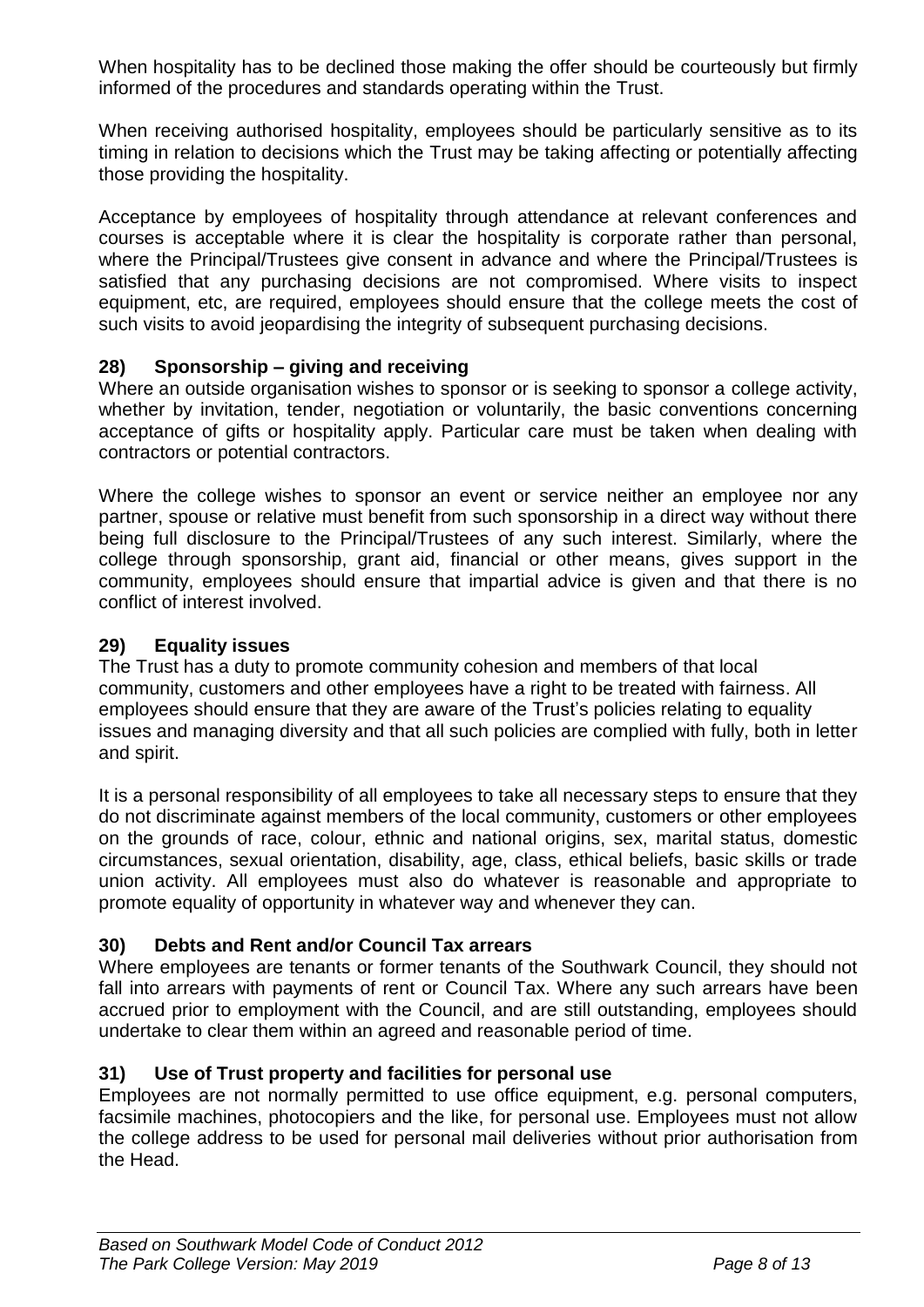# **32) Answering telephones**

All employees should ensure that telephones are answered quickly, efficiently, helpfully and politely usually within five rings, and should be aware the College may record telephone conversations for ensuring compliance with its policies and procedures and this code of conduct.

## **33) Answering correspondence**

In general, correspondence should be acknowledged within three working days of receipt and a full reply sent within two weeks.

## **34) Use of Telephones, E-mail & Internet**

Employees can make personal use of telephones, e-mail and internet facilities during work time, at the Principal's discretion, or when there is an urgent need to contact someone in an emergency. The time spent should be kept to a minimum. Employees should also inform their family and friends only to contact them at work when it is necessary.

Staff may not use their personal mobile phones during work time and should not take personal phones or other personal electronic equipment into the classroom.

Employees must not view their computer or anything stored on it as personal. They must not download, store, display, view, retrieve or send electronic material that uses unauthorised encryption, contains programme files, is obscene, indecent, sexist, racist, defamatory, abusive, in breach of copyright, confidential, may constitute harassment, violate an individual's dignity, or create an intimidating, hostile, degrading, humiliating or otherwise inappropriate environment. Principals may access to an employee mailbox or gain access to Internet usage reports for the following reasons at any time with no notice to:

- ensure compliance with this policy,
- monitor standards of service or
- to prevent, investigate or detect unauthorised use of the IT system or criminal activities.

If students are found to have accessed such images, this should be reported to the Principal.

It is also strictly forbidden to download any software from or to load software onto the college's IT system except with the prior written authorisation of the Principal.

Employees should use the Internet and electronic mail in exactly the same way as they would correspond to anyone on college headed notepaper and must remember that all electronic mail falls within the framework of the Data Protection legislation. Employees must not correspond on any aspect of College business, unless it falls within the employee's job description and should not be treated as a confidential means of communication.

## **35)Use of Social Media**

## **Introduction**

Social media is the term commonly given to websites and online tools allowing users to interact with each other; by sharing information, opinions, knowledge and interests. Social media can include any website where comments and or information can be shared and are considered to be in the public domain for example photo sharing, blogs as well as the more well known social networking sits such as twitter and facebook.

This guidance aims to help college staff make responsible decisions to ensure they are using them in line with the College's Code of Conduct. They must be used carefully to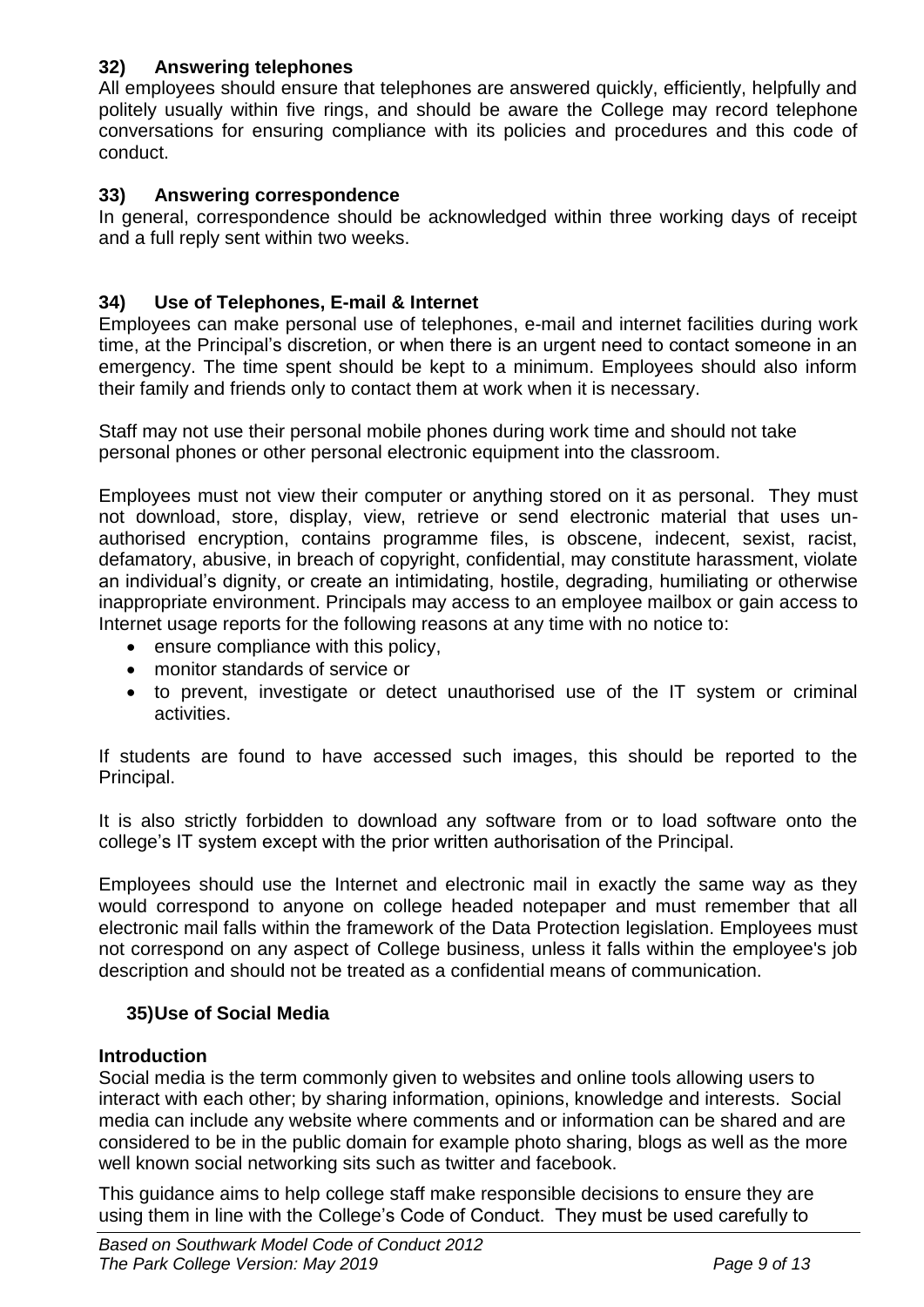avoid potential pitfalls. Where actions in using social media are judged to contravene the [college's Code of Conduct e](http://thesource/SectionLandingPage.asp?id=2040)mployees may face disciplinary action and potentially summary dismissal (dismissal without notice), this may include activities outside employment.

## **Protocol**

The basic premise is to exercise common sense. What you write on social networking sites is essentially in the public domain, even if you have privacy settings or material is posted on a closed profile or group.

- 1. You should only use social media in your capacity as an employee of the college where this is an appropriate communication tool which must be specifically endorsed by your Headteacher.
- 2. If you are not using social media to support you directly in your employed position, you should always access this in your personal time.
- 3. In any circumstance:
	- Be accurate, fair, thorough and transparent
	- Be mindful that what you publish may be public for a long time
	- Respect copyright and data protection laws as well as maintaining confidential information.
	- Do not publish or report information or conversations that are accessed through your employment at the college without explicit permission. "Conversations" may be oral or e-mail exchanges
	- Do not use swear words or use derogatory language.
	- It is unacceptable to use social media in a manner that would generally be accepted as a hostile attempt to hurt, upset or embarrass another person, or groups of people, associated with the college.
	- Never refer to stakeholders, suppliers or staff in a way that they can identify individuals
	- Never represent or reproduce the Southwark logo or the college logo without authorisation
	- Do not publish images relating to users of the college's services unless consent has been given in writing
	- Be aware of safeguarding issues and materials which may adversely impact on student and vulnerable adults. Challenge and report inappropriate use of media.

4. In addition, in your personal use of social media:

- Ensure that your online activities or expressed opinions do not interfere with or conflict with your job or your colleagues (for example many roles within colleges are viewed as role models, views expressed should not conflict with this).
- If you are identifiable as a college employee on social networks, ensure your profile and related content is consistent with how you should present yourself with colleagues and users of college services
- Do not download or copy college materials without permission
- If you publish content to a website not owned by the college, and it has something to do with work that you do as an employee of the college (e.g. evident from your profile), use a disclaimer such as: "The views expressed here are my own and do not necessarily represent the views of my employer."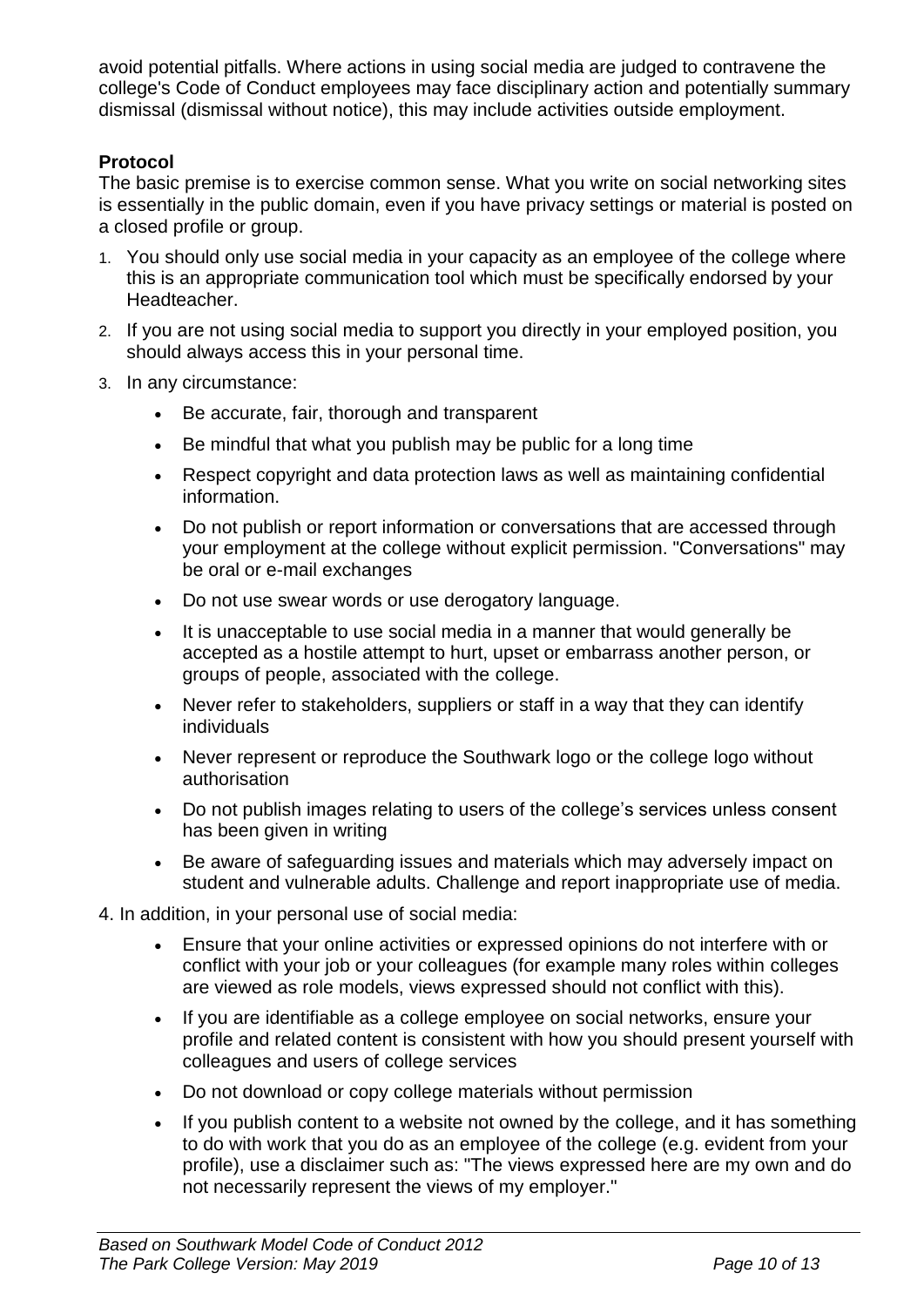Maintain boundaries between your personal and professional lives, including customising your privacy settings and avoiding inappropriate personal information becoming visible to members of the group (please note that information can be passed on by individuals that have been allowed access to and any inappropriate views or content will be viewed as contravening the code of conduct)

#### **36) Health and safety issues**

All employees should ensure that they are fully aware of their own duties and responsibilities under the health and safety at work legislation. A copy of Trist's Health and Safety Policy is available for each employee.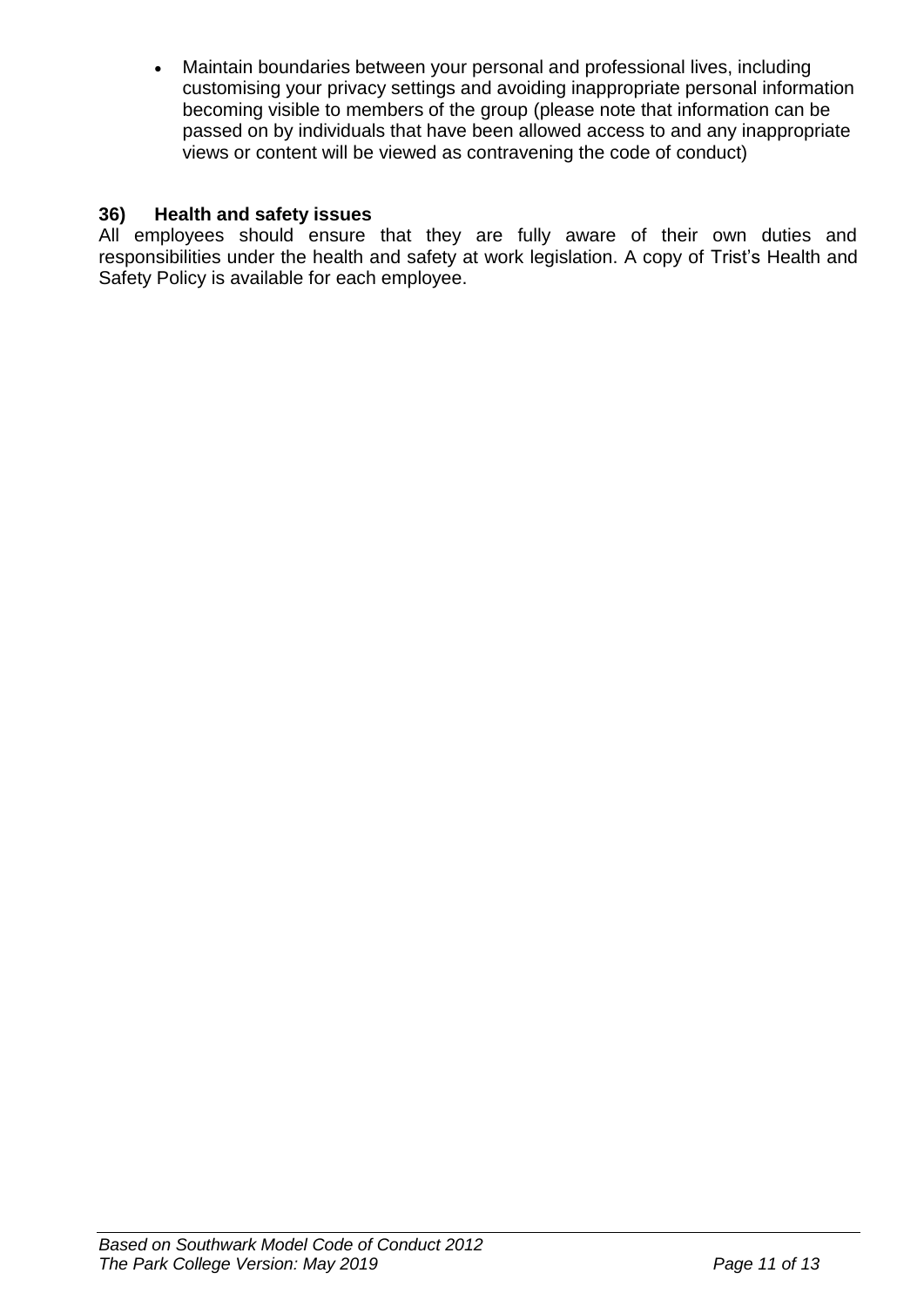|           | <b>Conduct</b>                                                         | <b>Expectations</b>                                                                                                                                                             |
|-----------|------------------------------------------------------------------------|---------------------------------------------------------------------------------------------------------------------------------------------------------------------------------|
| 1)        | <b>Behaviour and Standards</b>                                         | High standards of conduct both within and outside                                                                                                                               |
|           |                                                                        | work.                                                                                                                                                                           |
| <u>2)</u> | <b>Appropriate Dress</b>                                               | Neat, clean and modest at all times.                                                                                                                                            |
| 3)        | <b>Confidentiality</b>                                                 | Only share if part of safeguarding procedures or under<br>some other law.                                                                                                       |
| 4)        | <b>Social contact</b>                                                  | Not with students and parents/carers, existing<br>relationships or unplanned contact should be reported<br>to the Headteacher.                                                  |
| 5)        | <b>Physical contact</b>                                                | Limited and proportionate, in line with safeguarding<br>and behaviour management policies.                                                                                      |
| 6)        | <b>Infatuations</b>                                                    | Respond to individual sensitively and immediately<br>report to Principal.                                                                                                       |
| 7)        | <b>Students in distress</b>                                            | Staff to remain self-aware at all times and ensure<br>contact with the student is not open to<br>misunderstanding                                                               |
| 8)        | Care, control and physical<br>intervention                             | Only as appropriate and within college policy; must be<br>reported                                                                                                              |
| 9)        | <b>One to One situations</b>                                           | Not in isolated places, colleague to be informed and to<br>be vigilant.                                                                                                         |
| 10)       | <b>Home visits</b>                                                     | Only after risk assessment, with permission of<br>Principal and never one-to-one.                                                                                               |
| 11)       | <b>Education visits and After-</b><br><b>College Activities</b>        | Within clear professional boundaries.                                                                                                                                           |
| 12)       | <b>Transport or accompany</b><br>students off-site                     | Only in an emergency and have business use motor<br>insurance in place.                                                                                                         |
| 13)       | <b>First Aid</b>                                                       | Only by suitably trained and accredited staff except in<br>an emergency. Intimate care to respect dignity and<br>privacy and not to be conducted by Lone individuals.           |
| 14)       | <b>Curriculum</b>                                                      | To abide by the College's policy on sex and<br>relationships education and the wishes of parents                                                                                |
| 15)       | Photography, videos and<br>other creative arts                         | Get permission first and ensure images or films are<br>stored appropriately.                                                                                                    |
| 16)       | <b>Safeguarding</b>                                                    | Record any concerns and promptly consult the<br>designated safeguarding officer. To undergo new<br>DBS check every three years.                                                 |
| 17)       | Whistleblowing                                                         | Report unprofessional conduct of other adults<br>following the whistleblowing policy.                                                                                           |
| 18)       | <b>Political neutrality</b>                                            | Must not allow personal or political opinions to<br>influence work.                                                                                                             |
| 19)       | <b>Appointment and other</b><br>employment matters.                    | Employees involved in making recruitment decisions<br>should do so on the basis of merit. Any relationships<br>should be disclosed.                                             |
| 20)       | <b>Relationships with the local</b><br>community and service<br>users. | Remain courteous, efficient and impartial in service<br>delivery.                                                                                                               |
| 21)       | <b>Relationships with</b><br>contractors.                              | Relationships must be declared.                                                                                                                                                 |
| 22)       | <b>Outside commitments</b>                                             | Employees should not take up any outside activities,<br>paid or unpaid, that conflicts, reacts detrimentally to or<br>has the potential to conflict with the Trust's interests. |